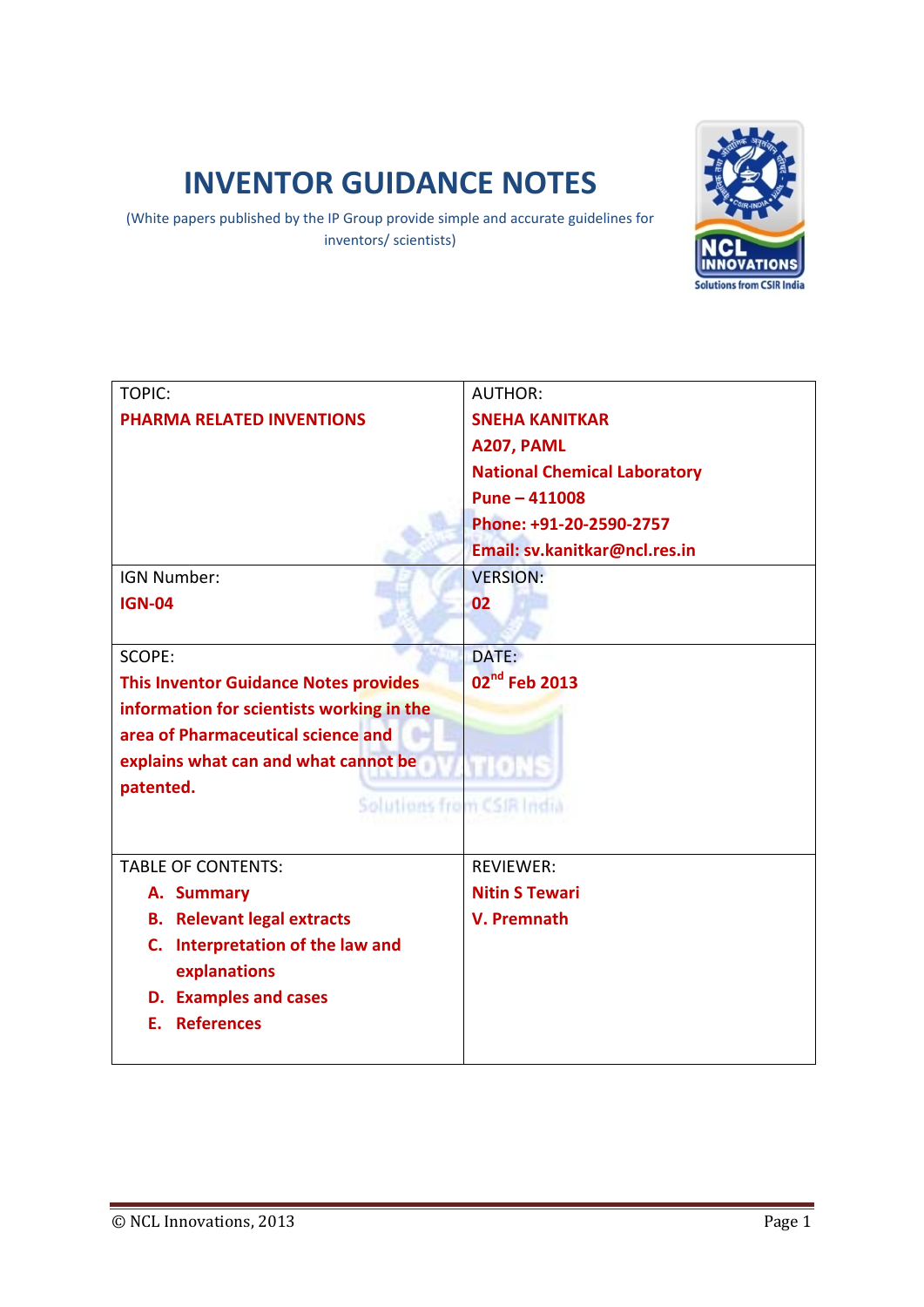# **A. SUMMARY**

| <b>Category of</b>                                                                          | IN                   | <b>USA</b>                               | EP                          | <b>Possible Eg Claim/Explanation</b>                                                                                                                                                                                                                                                                                                                                                                                                            |
|---------------------------------------------------------------------------------------------|----------------------|------------------------------------------|-----------------------------|-------------------------------------------------------------------------------------------------------------------------------------------------------------------------------------------------------------------------------------------------------------------------------------------------------------------------------------------------------------------------------------------------------------------------------------------------|
| invention                                                                                   |                      |                                          |                             |                                                                                                                                                                                                                                                                                                                                                                                                                                                 |
| Chemical entity<br>[drugs, chemicals]                                                       | IN 228922            | <b>US 5077297</b>                        | EP 675899                   | A compound having the formula R-CH= N-S-X,<br>wherein<br>R is an alkyl group selected from the group<br>consisting of methyl, ethyl and isopropyl; and X is a<br>halogen selected from the group consisting of<br>chlorine and bromine                                                                                                                                                                                                          |
| New form of known<br>substance [salts,                                                      | X                    | X                                        | X                           | With same efficiency as the known Form                                                                                                                                                                                                                                                                                                                                                                                                          |
| esters, ethers,<br>polymorphs,<br>metabolites, pure<br>form, particle size,<br>isomers etc] | ✓<br><b>IN239402</b> | ✓<br>US6043262                           | ✓<br>EP2436377              | With improved efficacy or surprisingly superior<br>properties as compared to the known Form.                                                                                                                                                                                                                                                                                                                                                    |
| Diagnostic Kits                                                                             | ✓<br>IN219359        | ✓<br>US6478749                           | ✓<br>1813943                | A kit for the detection of HCV                                                                                                                                                                                                                                                                                                                                                                                                                  |
| <b>Medical devices</b>                                                                      | ✓<br>IN213643        | US5967973                                | ✓<br>1762255                | Pressurized metered dose inhalers.                                                                                                                                                                                                                                                                                                                                                                                                              |
| First medical use of<br>novel (inventive)<br>compounds                                      | Χ                    |                                          |                             | A chemical compound of chemical formula R-CH=<br>N-S-X used as a medicine to treat skin burns                                                                                                                                                                                                                                                                                                                                                   |
| Second medical use<br>of known compounds                                                    | X                    | X                                        | X                           | A chemical compound of chemical formula X used<br>as a medicine to treat acne                                                                                                                                                                                                                                                                                                                                                                   |
|                                                                                             | X                    |                                          | $\mathsf{x}$                | A process of using a known compound X for a novel<br>medical use [heart medication]                                                                                                                                                                                                                                                                                                                                                             |
| Method of<br>preparation                                                                    | ✓<br><b>IN226803</b> | ✓<br>US6495651                           | 1103546                     | A method for preparation of compound having the<br>formula R-CH= N-S-X comprising steps of<br>Taking substance (a) and heating at 60° C<br>adding substance (b)                                                                                                                                                                                                                                                                                 |
| Formulation/<br>Pharmaceutical<br>product                                                   | ✓<br><b>IN228654</b> | US6984395                                | Solutions from CS<br>778778 | A pharmaceutical formulation adapted for intra-<br>muscular injection comprising fulvestrant, 30% or<br>less weight                                                                                                                                                                                                                                                                                                                             |
| Method of<br>treatment/ surgery/<br>prophylaxis/<br>diagnosis                               | X                    | ✓<br>US5967973<br>US4845115<br>US3660559 | X                           | A method for treatment of dementia and other<br>cognitive disorders which comprises administering<br>to a human or animal subject suffering from<br>dementia or other cognitive disorders an effective<br>amount for the treatment of said dementia or<br>other cognitive disorders of 1,2,3,9,-tetrahydro-9-<br>methyl-3-[(2-methyl-1H-imidazol-1-yl)methyl]-4H-<br>carbazol-4-one or a physiologically acceptable salt<br>or solvate thereof. |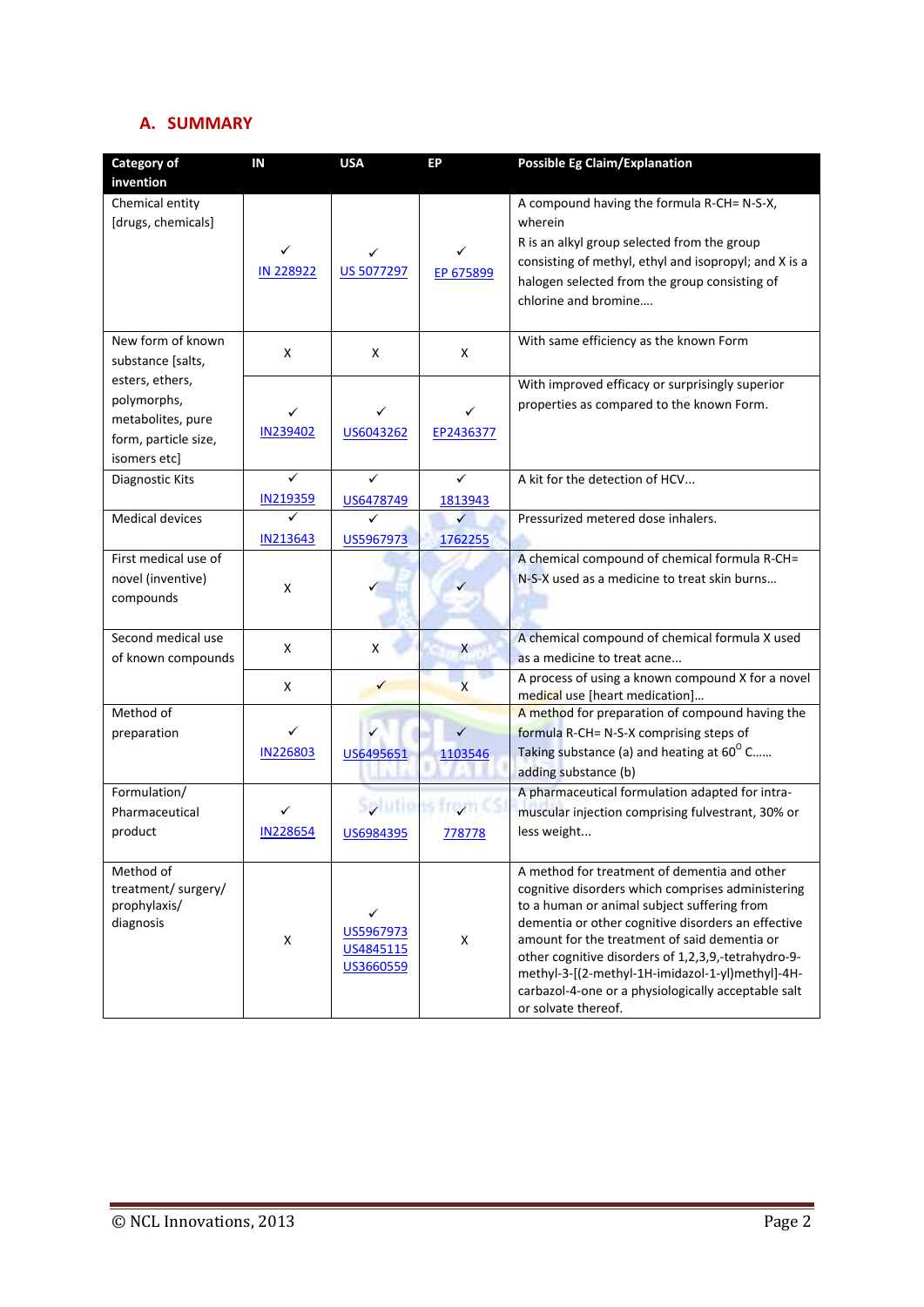# **B. RELEVENT LEGAL EXTRACTS**

| <b>COUNTRY</b>     | <b>LEGAL EXCERPTS</b>                                                                                                                                                          |  |  |
|--------------------|--------------------------------------------------------------------------------------------------------------------------------------------------------------------------------|--|--|
| <b>INDIA</b>       | S2 (1)(j) "invention" means a new product or process involving an inventive step and capable of industrial application                                                         |  |  |
| <b>The Patents</b> | S2 (1)(ia) "pharmaceutical substance" means any new entity involving one or more inventive steps. Drug includes all medicines for internal or external use of human            |  |  |
| Act, 1970]         | beings or animals and all substances intended to be used for or in the diagnosis, treatment, mitigation or prevention of disease in human beings or animals                    |  |  |
|                    | S3 (b) an invention the primary or intended use or commercial exploitation of which could be contrary to public order or morality or which causes serious prejudice to         |  |  |
|                    | human, animal or plant life or health or to the environment;                                                                                                                   |  |  |
|                    | S3 (d) the mere discovery of a new form of a known substance which does not result in the enhancement of the known efficacy of that substance or the mere discovery            |  |  |
|                    | of any new property or new use for a known substance or of the mere use of a known process, machine or apparatus unless such known process results in a new product            |  |  |
|                    | or employs at least one new reactant.                                                                                                                                          |  |  |
|                    | Explanation : For the purposes of this clause, salts, esters, ethers, polymorphs, metabolites, pure form, particle size, isomers, mixtures of isomers, complexes,              |  |  |
|                    | combinations and other derivatives of known substance shall be considered to be the same substance, unless they differ significantly in properties with regard to<br>efficacy; |  |  |
|                    | S3 (e) a substance obtained by a mere admixture resulting only in the aggregation of the properties of the components thereof or a process for producing such                  |  |  |
|                    | substance;                                                                                                                                                                     |  |  |
|                    | S3 (i) any process for the medicinal, surgical, curative, prophylactic diagnostic, therapeutic or other treatment of human beings or any process for a similar treatment of    |  |  |
|                    | animals to render them free of disease or to increase their economic value or that of their products.                                                                          |  |  |
|                    |                                                                                                                                                                                |  |  |
| <b>USA</b>         | 35 U.S.C. 101 Inventions patentable.                                                                                                                                           |  |  |
| [Title 35 USC]     | Whoever invents or discovers any new and useful process, machine, manufacture, or composition of matter, or any new and useful improvement thereof, may obtain a               |  |  |
|                    | patent thereof, subject to the conditions and requirements of this title.                                                                                                      |  |  |
|                    |                                                                                                                                                                                |  |  |
| <b>EUROPE</b>      | <u>RIAWA INKE</u><br>Article 53                                                                                                                                                |  |  |
| [EPC]              | <b>Exceptions to patentability</b>                                                                                                                                             |  |  |
|                    | Solutions from CSIR India<br>European patents shall not be granted in respect of:                                                                                              |  |  |
|                    | (a) inventions the commercial exploitation of which would be contrary to "ordre public" or morality; such exploitation shall not be deemed to be so contrary merely            |  |  |
|                    | because it is prohibited by law or regulation in some or all of the Contracting States;                                                                                        |  |  |
|                    | (b) plant or animal varieties or essentially biological processes for the production of plants or animals; this provision shall not apply to microbiological processes or the  |  |  |
|                    | products thereof;                                                                                                                                                              |  |  |
|                    | (c) Methods for treatment of the human or animal body by surgery or therapy and diagnostic methods practised on the human or animal body; this provision shall not             |  |  |
|                    | apply to products, in particular substances or compositions, for use in any of these methods.                                                                                  |  |  |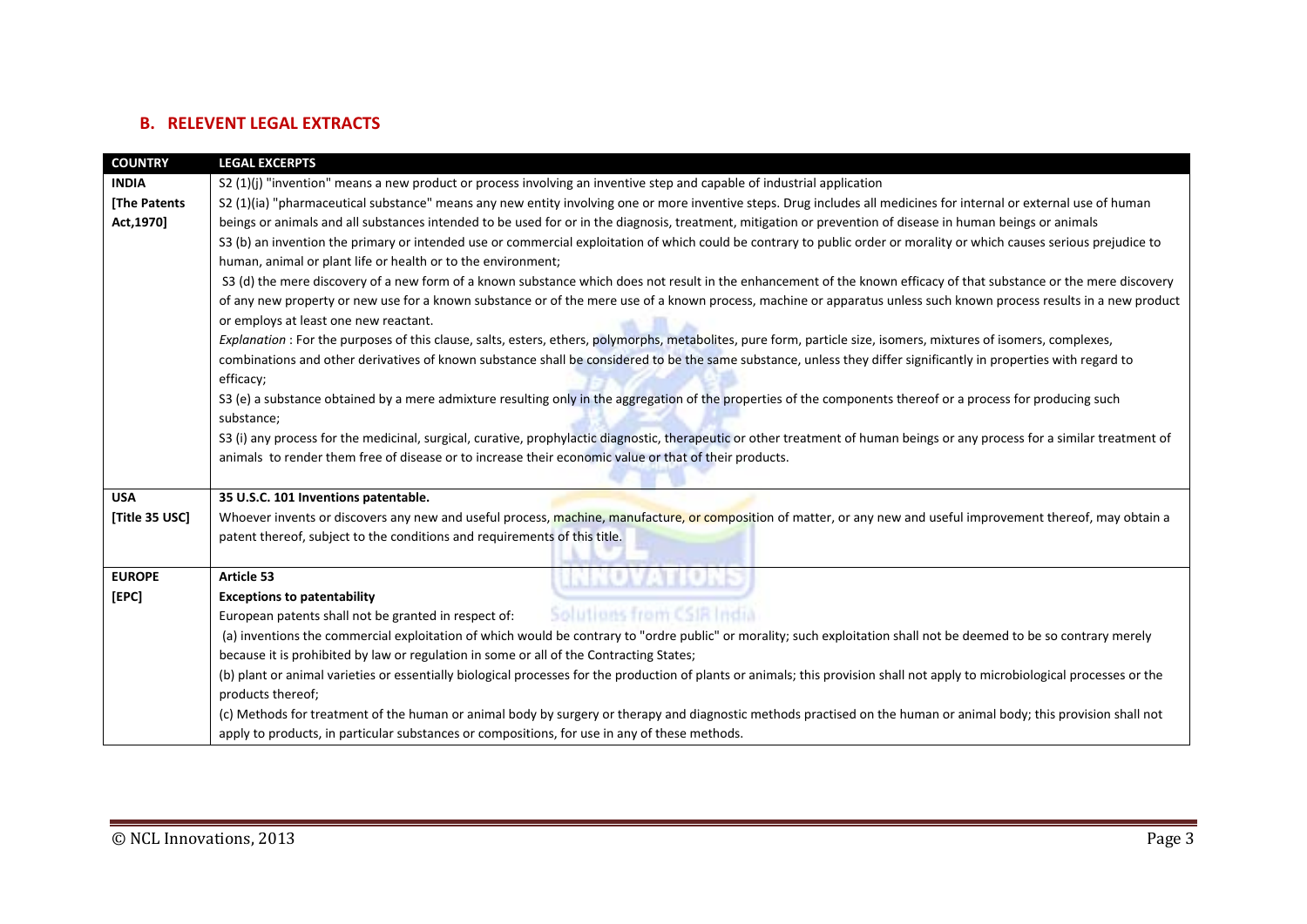# **C. INTERPRETATION OF THE LAW AND EXPLANATION**

#### **INDIA:**

Indian Patent Act ‐2005 [as amended] has provisions for granting product as well as process patent in all fields of Technology including chemicals, food, drugs & agrochemicals.

1. **Section 3 b:** Prohibits patenting of subject matter which could be contrary to public order or morality. Thus <sup>a</sup> Chemical/drug exclusively meant for Euthanasia or suicide is not Patentable in India.

#### 2. **Section 3 d :**

Section 3d is <sup>a</sup> major obstacle for new forms (salts, polymorphs, solvates... *etc*) of pharmaceutical drugs substances, unless the patentee shows improved effectiveness over existing product.

According to the proviso to this sub-section, a known substance in its new form such as amorphous or crystalline, Hygroscopic or dried, one isomer to other isomer, metabolite, complex, combination of plurality of forms, salts, hydrates, polymorphs, esters, ethers, or in new particle size, shall be considered same as of known substances unless such new forms significantly differ in the properties with regard to efficacy.

Mere discovery of <sup>a</sup> new form of <sup>a</sup> known substance which does not result in the enhancement of the known efficacy of that substance is not patentable.

The Patents Act, as it exists today, accommodates incremental innovations, since the patents granted are not only for new molecules but also for new processes as well as new uses, combinations and dosage forms.

It is also worth noting that a limited study by the Indian Pharmaceutical Alliance has come out with a list of 86 patents granted for pharmaceutical products by India after 2005 which inventions are not breakthrough drugs but only minor variations of existing pharmaceutical products.

Table 1 illustrates <sup>a</sup> list of Patents for New Form of <sup>a</sup> Known Substance.

Table 2 illustrates <sup>a</sup> List of Patents for Combinations.

| <b>CASE STUDY:</b>                                                                                                                                                                                                                                                                                          |                                         |
|-------------------------------------------------------------------------------------------------------------------------------------------------------------------------------------------------------------------------------------------------------------------------------------------------------------|-----------------------------------------|
| The ruling:                                                                                                                                                                                                                                                                                                 | Message:                                |
| Patent application No. 1577/Del/1996 was refused, inter alia, under the provisions of section 3(d) of the Patents Act, 1970. The Controller in his                                                                                                                                                          | Mere discovery of a new form of a known |
| decision dated 12th June, 2007 held that "the present invention provides a new form of known substance either in anhydrous or hydrated form III of                                                                                                                                                          | substance which does not result in the  |
| Atorvastatine having same therapeutic activity and in the same field. It only claims some improvement in physical property, which does not make any<br>change in therapeutic efficacy of the compound as compared to the prior art compound. Therefore this new form does not qualify the requirement under | enhancement of the known efficacy of    |
| section 3(d)                                                                                                                                                                                                                                                                                                | that substance is not patentable.       |
|                                                                                                                                                                                                                                                                                                             |                                         |

#### 3. **Mere discovery of new property of <sup>a</sup> known substance**

# Solutions from CSIR India

A mere discovery of a new property of known substance is not considered patentable. For instance, Paracetamol has proven antipyretic property. But further discovery of new property of paracetamol as analgesic cannot be patented.

Similarly, ethyl alcohol is used as solvent but further discovery of its new property as anti knocking, thereby making it usable as fuel, cannot be considered patentable.

#### **CASE STUDY:**

| Invention:                                                                                                               | Verdict:                                                    | Message:       |
|--------------------------------------------------------------------------------------------------------------------------|-------------------------------------------------------------|----------------|
| In a patent application No. 782/Cal/1981, dated 13th July, 1981, an invention related to pharmaceutical composition      | It was held by the Controller that the active compound such | A mere         |
| exhibiting anti-phlogistic, antipyretic and analgesic activity and high gastroenteric tolerance in unit doses form which | as imidazole salicylate was known in the art and applicant  | discovery of a |
| contained imidazol salicylate as the active ingredient in the amount of 100-600 mg and an inert carrier was claimed      | could not develop any special property or even improve      | new property   |
| which was later amended to a process for the preparation of novel composition containing imidazole salicylate having     | upon the property of the compound to be mixed up with       | of known       |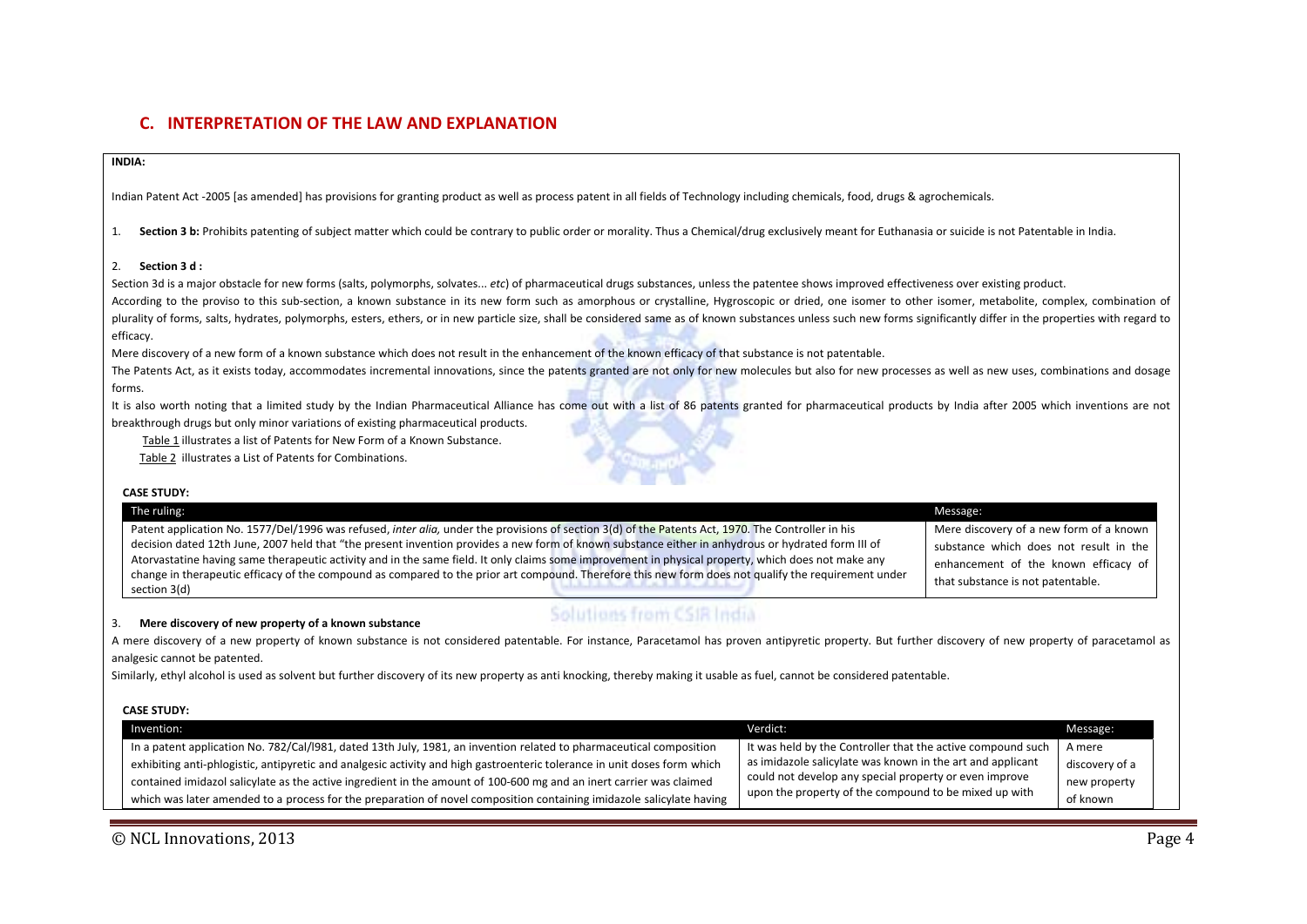| formula 1, as the active principle . The invention was characterized in a product that was previously obtained by         | the usual carrier to form the composition. Furthermore, the     | substance is   |  |
|---------------------------------------------------------------------------------------------------------------------------|-----------------------------------------------------------------|----------------|--|
| reacting, mole by mole, acetylsalicylic acid with imidazole in an inert organic solvent and that, using the solid product | description contained no indication of using any special        | not considered |  |
| obtained in the reaction after purification by recrystalization, homogenous composition were produced with                | type of solvent for its purification by re-crystallization and, | patentable.    |  |
| pharmaceutically acceptable vehicles suitable for oral, parental or topic administration.                                 | therefore, the invention was not patentable under section       |                |  |
|                                                                                                                           | 3(d) of the Act.                                                |                |  |

#### 4. **Mere discovery of any new use of known process**

The mere use of a known process, machine or apparatus unless such known process results in a new product or employs at least one new reactant:- Mere use of a known process is not patentable unless such known process results in <sup>a</sup> new product or employs at least one new reactant. Similarly mere use of known apparatus or machine for another purpose is also not considered patentable.

#### 5. **Section 3 <sup>e</sup>**

Section 3 <sup>e</sup> of the Patent act states that <sup>a</sup> mere admixture resulting only in the aggregation of properties is not patentable unless the admixture shows synergistic effect. In the patent application No. 782/CAL/l981, dated 13th July, 1981, it was held by the Controller that the pharmaceutical vehicle having the primary intended function of acting as vehicle or carrier or diluents performed the very function when incorporated in the composition. There was no explicit disclosure or experimental data to indicate that the presence of the carrier in any way influenced the antiphlogistic, antipyretic and analgesic activity of the active ingredients. Therefore, the invention was held not allowable under Section 3(e) of the Act as well as and merely an admixture. Thus, <sup>a</sup> mixture of different types of medicament or medicine to cure multiple diseases is also <sup>a</sup> mere admixture of substances and is not <sup>a</sup> patentable invention.

However, an admixture resulting into synergistic properties of a mixture is not considered as mere admixture, e.g., soap, detergent, lubricants and polymer composition etc.

| The ruling:                                                                                                                                                                                                                                                                                                                                                                                                                                                                                                                                                                         | Message:                                                                                                                                               |
|-------------------------------------------------------------------------------------------------------------------------------------------------------------------------------------------------------------------------------------------------------------------------------------------------------------------------------------------------------------------------------------------------------------------------------------------------------------------------------------------------------------------------------------------------------------------------------------|--------------------------------------------------------------------------------------------------------------------------------------------------------|
| In the patent No. 143270 for the invention entitled "A fertiliser composition", it was held that alleged invention falls within sub-section(e) of Section 3 of<br>the Act and the opponent had established the fourth ground of opposition, i.e. "not an invention or not patentable as the crop nutrient properties of the<br>constituents like zinc sulphate, manganese sulphate, copper sulphate and magnesium sulphate were known as seen from know-how report and the steps<br>of grinding, mixing and homogenizing were conventionally used in manufacture of the fertiliser. | A mere admixture resulting only in the<br>aggregation<br>of<br>properties<br>is<br>not<br>patentable unless the admixture shows<br>synergistic effect. |
| Section 3 i:<br>6.<br>Any process for the medicinal, surgical, curative, prophylactic, diagnostic therapeutic or other treatment of human beings or any process for a similar treatment of animals to render them free of disease or to<br>increase their economic value or that of their products.<br>Patent may however be obtained for surgical, therapeutic or diagnostic instrument or apparatus. Also the manufacture of prostheses or artificial limbs and taking measurements therefor on the human body are<br>patentable.                                                 |                                                                                                                                                        |

Contraceptives processes are not patentable. However as Chemical contraceptives are notified as a Drug by the central government under the Drug & Cosmetics Act 1940, Chemical contraceptives are patentable.

**USA:**

1.Section 101 defines the subject matter that may be patented. According to the statute, one who invents or discovers any new and useful process, machine, manufacture, or any composition of matter, or any new and useful improvement thereof, may obtain <sup>a</sup> patent therefore.

2.An invention that falls within one of the four statutory categories – processes, machines, manufactures, and compositions of matter – may be subject to <sup>a</sup> so‐called "utility patent."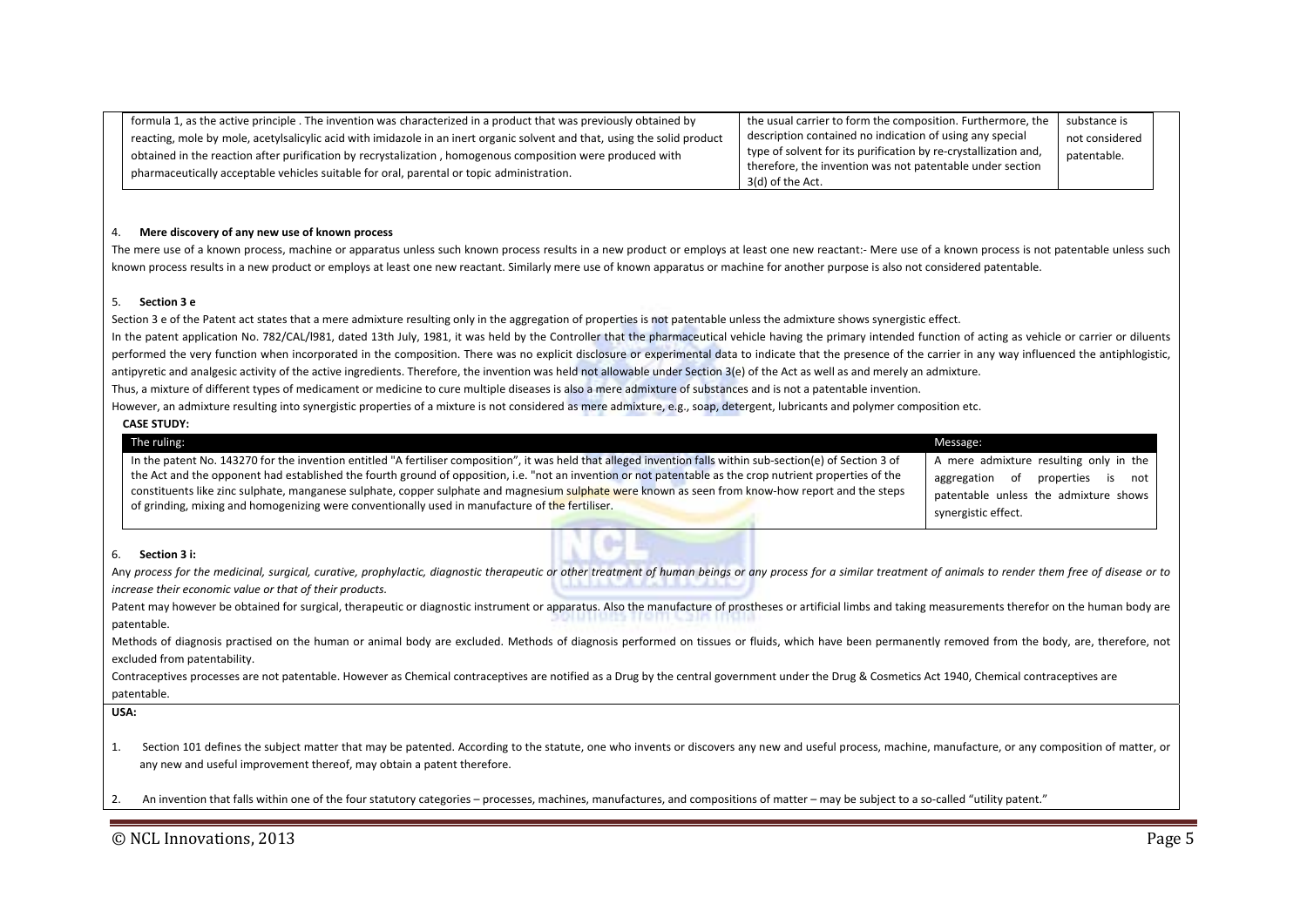- 3.The pharmaceutical industry principally claims inventions that are chemical compounds, compositions of matter or processes.
- 4.Process claims are commonly: "method of using" and "method of making" claims.

Suppose that an inventor manufactures a new pharmaceutical compound and also discovers that the compound may be used to treat a particular ailment. The manner in which the pharmaceutical may be employed to achieve a result may be drafted in the form of a claim towards a method of using. As well, the inventor may obtain claims for a method of making the compound, stating the techniques he employed to synthesize the compound.

5. Section 100(b) of the Patent Act notes that <sup>a</sup> process "includes <sup>a</sup> new use of known process, machine, manufacture, composition of matter, or method." The statute thus allows inventors to obtain <sup>a</sup> proprietary interest in <sup>a</sup> newly discovered property of <sup>a</sup> known product.

Suppose, for example, that an inventor discovers that a well-known chemical compound, understood to act as an explosive, also serves as a heart medication. The inventor could not obtain patent protection on <sup>a</sup> compound that already lies within the public domain. But he could seek <sup>a</sup> patent claiming <sup>a</sup> process of using the compound as <sup>a</sup> heart medication.

6.. The United States Patents Act does not exclude methods of medical treatment of humans from patentability. [See US 4845115 ]

**EUROPE:**

- 1. The European Patent Convention (EPC) excludes "methods for the treatment of the human or animal body by surgery or therapy and diagnostic methods practiced on the human or animal body" from patentability. The reason for this exclusion is the belief that public health would be at risk if patent rights could be used to impede physicians in the normal course of practicing medicine. However, this exclusion does not extend to known compounds or compositions for use in the treatment methods.
- 2. The inventor of the first use of <sup>a</sup> known compound for <sup>a</sup> therapeutic treatment can obtain claims covering all therapeutic uses, in other words protection for <sup>a</sup> generic medical use. This type of claim is referred to as the "first medical use claim" and takes the form:

[Known compound or composition] for use as <sup>a</sup> medicament or as <sup>a</sup> therapeutic substance

- 3. The situation is more complex when the invention lies in the finding that <sup>a</sup> known compound which has already been used for <sup>a</sup> therapeutic purpose (first medical use) can be used to treat <sup>a</sup> different disease or disorder. An example of this is Aspirin. First, Aspirin was used to treat pain, then it was discovered that it could also be used in the treatment of cardiovascular disease. Until recently, European patent law enabled protection of such a "second medical use" invention by way of a "Swiss-type" claim which takes the form: [Known compound or composition] for use in the manufacture of <sup>a</sup> medicament for the treatment of [new disease]
- 4.. A recent European decision (G 2/08) provides that where the subject matter of a claim is rendered novel only by a new therapeutic use of a medicament, such claim may no longer have the format of the Swiss-type claim. This is due to the absence of any functional relationship of the features conferring novelty and inventiveness (i.e., the new therapeutic use) and the claimed manufacturing process. Instead, the "first medical use" form of claim must now be used, allowing claiming of second or further medical uses in a less convoluted manner. Such a claim would take the form: [Known compound or composition] for use in [new therapeutic use]

5.Importantly, this decision confirmed that second and further medical uses are not restricted to the treatment of a different disease or disorder but are directed to "any specific use" including a new dosage regime of <sup>a</sup> known therapeutic compound, <sup>a</sup> novel group of subjects to be treated, or <sup>a</sup> new route or mode of administration.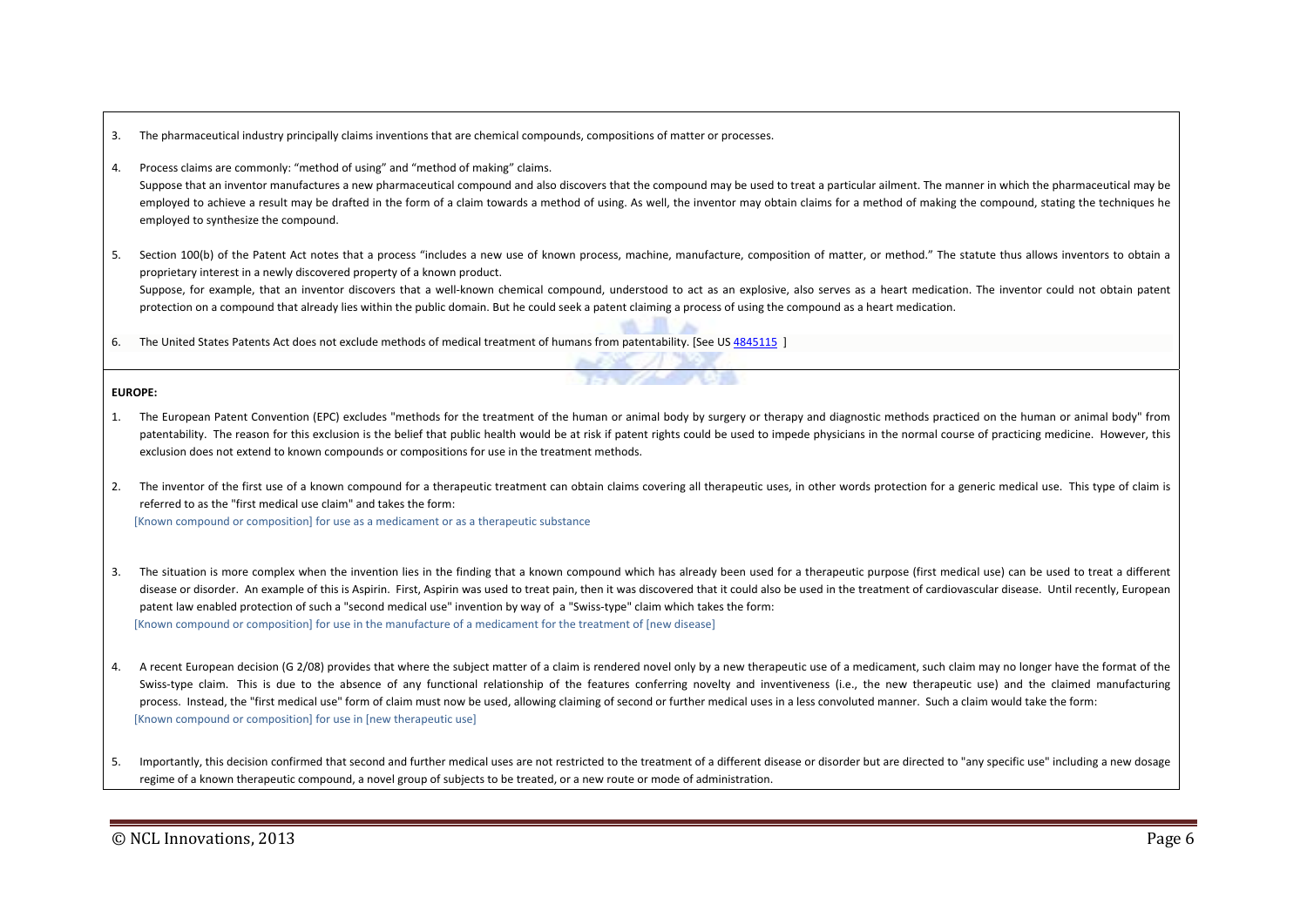# **D. EXAMPLES:**

### **List of Granted Patents:**

### **India:**

| Patent No. & Title           | <b>Types of allowed</b>  | <b>Granted Claims</b>                                                                                                                             |
|------------------------------|--------------------------|---------------------------------------------------------------------------------------------------------------------------------------------------|
|                              | claims                   |                                                                                                                                                   |
| 213643                       | 1. Product claim for     | 1. A device, for separating between the upper and lower jaws, said device comprising two substantially U-shaped" ribs, connected at at least      |
| <b>DEVICE FOR SEPARATING</b> | the device               | one end to one another, and a deformable member attached at a                                                                                     |
| BETWEEN THE UPPER AND        |                          | posterior end of a pair of ribs on at least the lingual side thereof such that said member gradually changes its shape when a pressure is applied |
| <b>LOWER JAWS</b>            |                          | on said ribs by the jaws, wherein the yield strength of said ribs is significantly greater than that of said deformable member.                   |
| 219359                       | 1. Product claim for a   | 1.A kit for the detection of HCV comprising a)a solid phase coated with modified hcv core protein, hcv non-core protein, and at least one anti-   |
| A KIT FOR THE DETECTION      | diagnostic kit           | hcv core monoclonal antibody, and b) a labeled anti-hcv core monoclonal antibody, wherein the modified core protein of part a) has been           |
| OF HCV                       |                          | modified by removing the binding sites of the anti-core monoclonal antibodies of part a) and part b).                                             |
| 228654                       | 1. Product claim for an  | 1.An unique combination for correcting a natural defect of a rare form of Mullerian Digenesis - rudimentary uterus - comprising l.Asoka           |
| AN UNIQUE COMBINATION        | Ayurvedic                | Ghritham (AG), 2. Kalyanaka Ghritham (KG), S. Aswagandhadi Lehyam (AGL), 4. Rajapravavarthana Vati (RPV)                                          |
| OF AYURVEDIC                 | combination              | , S.Kulatthadi Kashayam (KK), 6.Bala Thailam (BT), 7.Varanadi Kashayam (VK), S.Chandraprabha Vati (CPV), 9. Pushing Choomam Tablet (PCT),         |
| <b>COMPOUNDS FOR</b>         | preparation              | 10. Asoka Arishtam (AA) and 1 l. Phalasarpis(PS).                                                                                                 |
| CORRECTING A RARE FORM       |                          |                                                                                                                                                   |
| OF MULLERIAN                 |                          |                                                                                                                                                   |
| <b>DYSGENESIS</b>            |                          |                                                                                                                                                   |
| 227427                       | 1. Product claim for a   | 1. A pharmaceutical formulation comprising:                                                                                                       |
| A PHARMACEUTICAL             | pharmaceutical           | - an immune response modifier (IRM) compound selected from the group consisting of imidazoquinoline amines, imidazopyridine amines, 6,7-          |
| <b>FORMULATION</b>           | formulation              | fused cycloalkylimi dazopyridine amines, 1,2-bridged imidazoquinoline amines, thiazolo- and oxazolo- quinolinamines and pyridinamines,            |
|                              |                          | imidazonaphthyridine and tetrahydroimidazonaphthyridine amines; a fatty acid;                                                                     |
|                              |                          | a preservative system; and a carbomer.                                                                                                            |
| 228922                       | 1. Product claim for     | 1. Compounds of general formula (I) wherein: Z = CR3R4, where R3                                                                                  |
| <b>CYSTEINE PROTEASE</b>     | compounds of a           | Solutions from CSIR India                                                                                                                         |
| <b>INHIBITORS</b>            | general formula (I)      |                                                                                                                                                   |
| 226803                       | 1.Product claim          | 1. Novel vinylic nitro compounds of formula 5 with a hydrazino group at the a position and substituent R, p to the nitro group wherein R is       |
| NOVEL α-HYDRAZINO-α, β-      |                          | alkyl, aryl, aralkyl, alkaryl, alkenyl; E is a group such as COOR', COR', CONR2\CN, CF3, R'S02.                                                   |
| <b>UNSATURATED NITRO</b>     | 2. Process claim for the |                                                                                                                                                   |
| <b>COMPOUNDS AND</b>         | novel compound           | 2. A process for the preparation of novel vinylic nitro compounds of formula 5, comprising reaction steps of:                                     |
| METHODS OF                   |                          | - reacting a nitroalkene and azo compound in the presence of an amine catalyst optionally in a solvent until the reaction goes to completion,     |
| PREPARATION THEREOF          |                          | - diluting the said reaction mixture with aqueous acid,                                                                                           |
|                              |                          | - separating the aqueous layer,                                                                                                                   |
|                              |                          | - extracting the said aqueous layer with organic solvent,                                                                                         |
|                              |                          | - concentrating the combined organic layers to yield the vinylic nitro compound.                                                                  |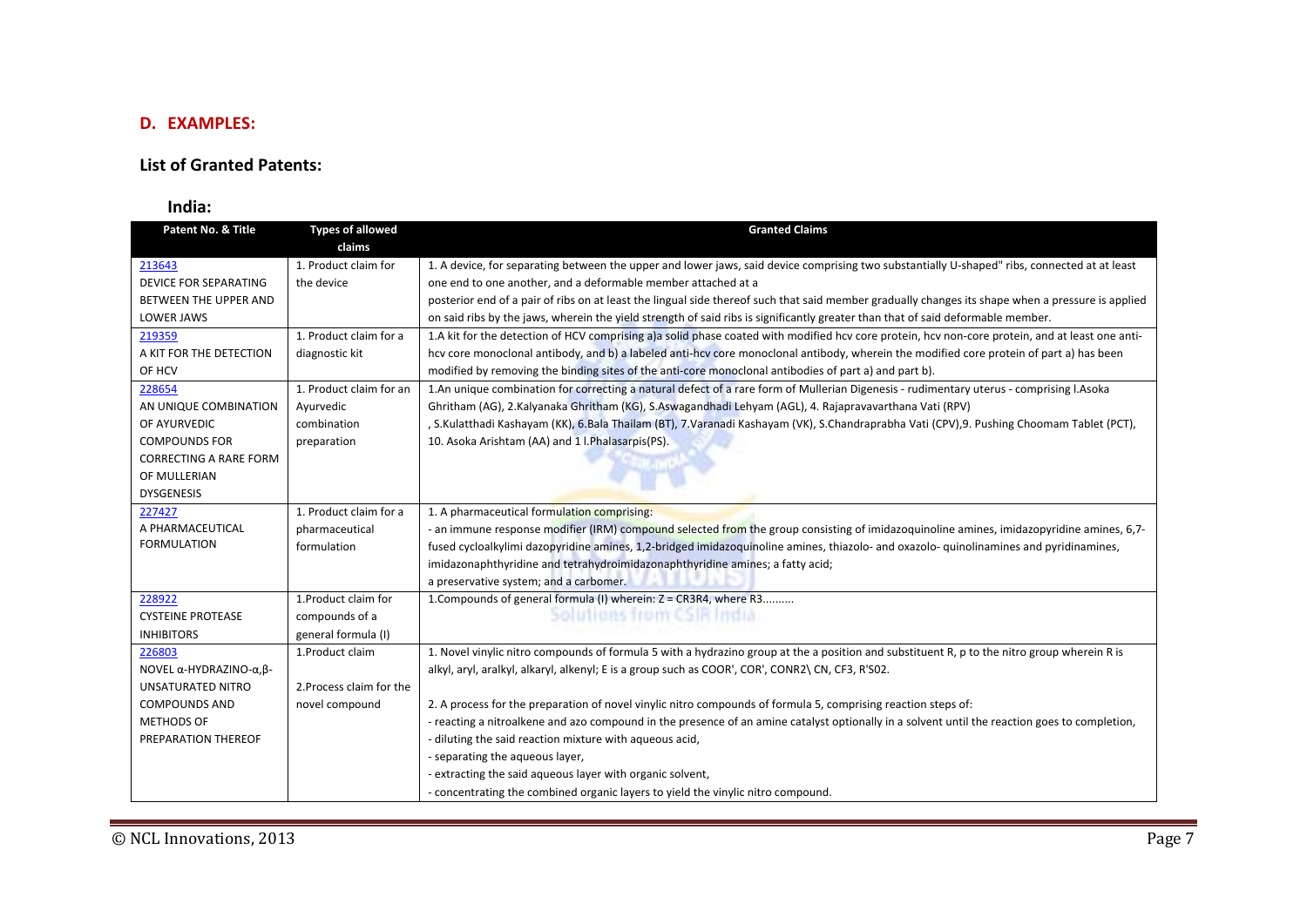### **USA:**

| <b>Patent No. &amp; Title</b> | <b>Types of allowed claims</b> | <b>Claims</b>                                                                                                                                       |
|-------------------------------|--------------------------------|-----------------------------------------------------------------------------------------------------------------------------------------------------|
| 5967973 SURGICAL              | 1. Product claim for a         | 1. A surgical retractor comprising                                                                                                                  |
| <b>RETRACTOR AND</b>          | medical device                 |                                                                                                                                                     |
| <b>METHOD OF SURGERY</b>      | 18. Process claim for a        |                                                                                                                                                     |
|                               | method of surgery.             | 18. A method of surgery comprising the steps of                                                                                                     |
|                               |                                |                                                                                                                                                     |
|                               |                                |                                                                                                                                                     |
| 6478749 DIAGNOSTIC KIT        | 1. Product claim for a         | 1.A skin test diagnosis kit for detecting an cellular immune reaction against the oncoprotein E6 and/or E7 of a human papilloma virus type, said    |
| FOR SKIN TESTS, AND           | diagnostic kit                 | diagnosis kit containing an effective amount of the oncoprotein E6 and/or E7 and/or at least an immunologically effective portion of E6 and/or      |
| <b>METHOD</b>                 | 11. Process claim for the      | E7 of a human papilloma virus type.                                                                                                                 |
|                               | method of use of the           |                                                                                                                                                     |
|                               | diagnostic kit.                |                                                                                                                                                     |
|                               |                                | 11. A process for carrying out a skin test for detecting an immunological response with respect to the oncoproteins E6 and/or E7 of an HPV type,    |
|                               |                                | comprising the following steps;                                                                                                                     |
|                               |                                |                                                                                                                                                     |
|                               |                                | a) providing a diagnosis kit of claim 1;                                                                                                            |
|                               |                                | b) intracutaneous application of an effective amount of at least one oncoprotein E6 and E7 or effective portions thereof into a test person;        |
|                               |                                | c) after a sufficient incubation time, visual inspection of the skin regions of the application to detect an immunological response.                |
|                               |                                |                                                                                                                                                     |
| 6984395 DRUG                  | 1. Product claim for a         | 1. A composition comprising micelles, said micelles comprising saturated and unsaturated phospholipids and one or more hydro-monobenzo-             |
| <b>DELIVERY SYSTEM FOR</b>    | pharmaceutical                 | porphyrin photosensitizer                                                                                                                           |
| <b>HYDROPHOBIC DRUGS</b>      | composition                    |                                                                                                                                                     |
|                               |                                |                                                                                                                                                     |
|                               |                                | Wherein the micelles in the composition have an average diameter below about 100 nm.                                                                |
|                               |                                |                                                                                                                                                     |
| 5077297 NOVEL                 | 1. Product claim for a         | 1. A compound of formula (I): ##STR14## wherein R.sup.1 and R.sup.2 are independently selected from halogen or nitro; R.sup.3 and R.sup.4 are       |
| <b>COMPOUNDS</b>              | compound                       | independently selected from hydrogen or halogen; R.sup.5 is hydrogen, halogen or cyano; and R.sup.6 is halogen or haloalkyl; provided that          |
|                               | 8. Process claim for           | R.sup.1, R.sup.2, R.sup.3 and R.sup.4 are not all fluorine                                                                                          |
|                               | method of use                  |                                                                                                                                                     |
|                               | 9. Product claim for a         | 8. A method of killing or controlling insect or acarine pests which method comprises applying to the pest or to a locus thereof a insecticidally or |
|                               | composition containing         | acaricidally effective amount of a compound of formula (I) as defined in claim 1.                                                                   |
|                               | the claimed compound.          | Solutions from CSIR India                                                                                                                           |
|                               |                                |                                                                                                                                                     |
|                               |                                | 9. An insecticidal or acaricidal composition comprising a compound of formula (I) according to claim 1 in combination with a diluent or carrier.    |
|                               |                                |                                                                                                                                                     |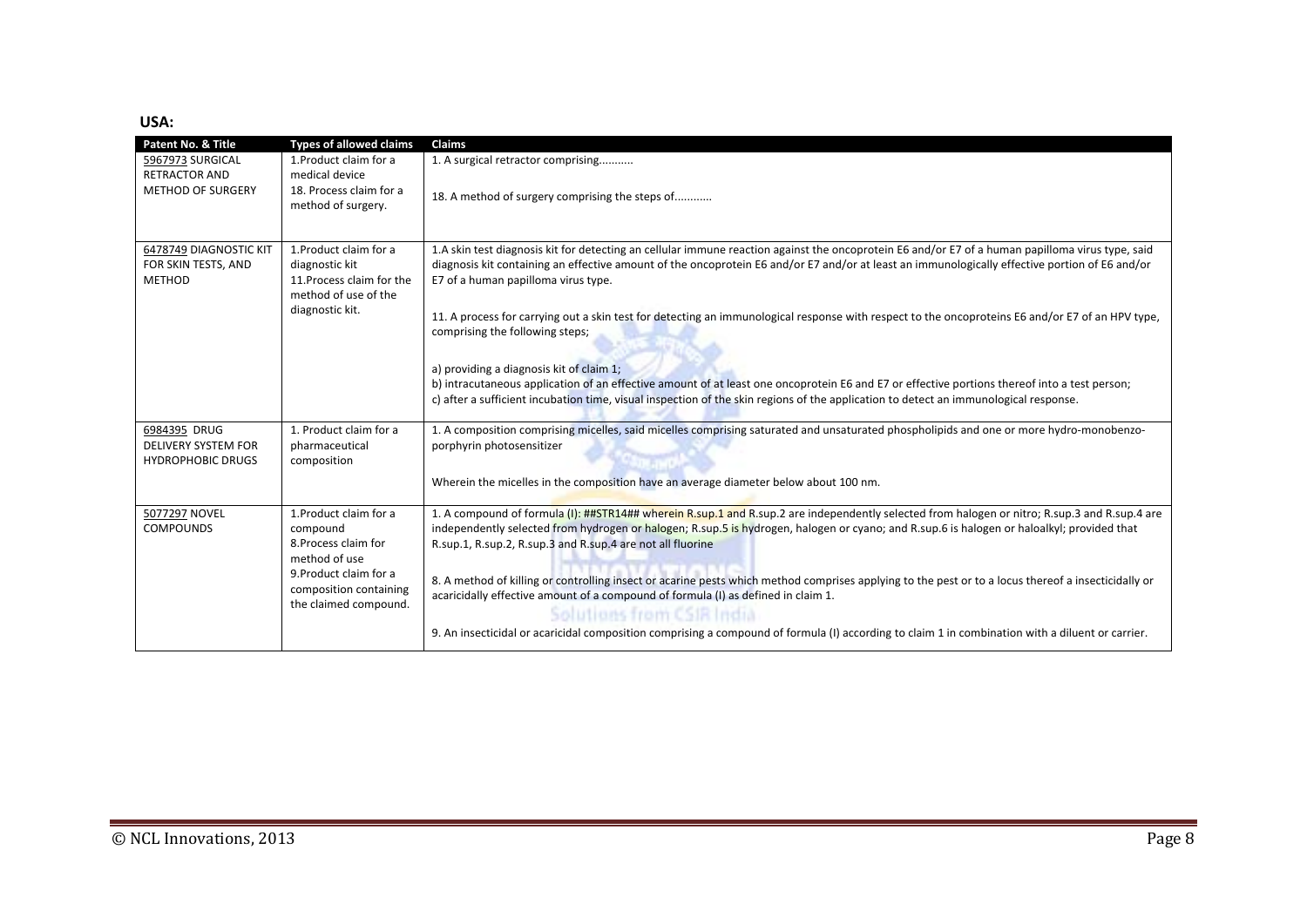| 1. Product by process<br>claim for a mixture<br>11. A product claim for<br>its pharmaceutical<br>formulation. | 1. A hepatoprotective mixture prepared by a method comprising the following steps:<br>(a) pulverizing a plant, macerating and extracting the plant with water to form an aqueous extract, wherein said plant is Boehmeria frutescens<br>Thunberg or Boehmeria nivea;<br>(b) concentrating the aqueous extract to form a first concentrate;<br>(c) adding ethanol to said first concentrate to produce a precipitate and a liquid phase;<br>(d) collecting and concentrating said liquid phase to form a second concentrate;<br>(e) purifying said second concentrate with a macroporous, styrene serial adsorption/desorption resin by loading said second concentrate onto<br>the resin and eluting the resin with water, water-ethanol mixture, and then ethanol;<br>(f) collecting and combining the water-ethanol and ethanol elution fraction; and                                                                                                                                                                                                                                                                                                                                                                                                                                                 |
|---------------------------------------------------------------------------------------------------------------|---------------------------------------------------------------------------------------------------------------------------------------------------------------------------------------------------------------------------------------------------------------------------------------------------------------------------------------------------------------------------------------------------------------------------------------------------------------------------------------------------------------------------------------------------------------------------------------------------------------------------------------------------------------------------------------------------------------------------------------------------------------------------------------------------------------------------------------------------------------------------------------------------------------------------------------------------------------------------------------------------------------------------------------------------------------------------------------------------------------------------------------------------------------------------------------------------------------------------------------------------------------------------------------------------------|
|                                                                                                               | (g) Concentrating said combined elution fraction to form a third concentrate.<br>11. A pharmaceutical composition having a hepatoprotective effect containing a hepatoprotective effective amount of the mixture of claim 1.                                                                                                                                                                                                                                                                                                                                                                                                                                                                                                                                                                                                                                                                                                                                                                                                                                                                                                                                                                                                                                                                            |
| 1. Process claim for a<br>method of treatment by<br>the claimed drug                                          | 1. A method for treatment of dementia and other cognitive disorders which comprises administering to a human or animal subject suffering<br>from dementia or other cognitive disorders an effective amount for the treatment of said dementia or other cognitive disorders of 1,2,3,9,-<br>tetrahydro-9-methyl-3-[(2-methyl-1H-imidazol-1-yl)methyl]-4H-carbazol-4-one or a physiologically acceptable salt or solvate thereof.                                                                                                                                                                                                                                                                                                                                                                                                                                                                                                                                                                                                                                                                                                                                                                                                                                                                         |
| 1. Process claim for a<br>method of providing<br>euthanasia<br>21. Product claim for the<br>composition       | 1. A method for providing euthanasia in a mammal in need thereof which comprises:<br>(a) premedicating by intravenous administration to tranquilize the mammal with a tranquilizer immediately prior to euthanasia; and<br>(b) Introducing by injection into the mammal an aqueous euthanasia solution comprising an effective amount for producing euthanasia of a<br>cardiotoxic compound selected from the group consisting of a quinacrine compound and a chloroquine compound and a water solubilized<br>gamma-hydroxybutramide in an anesthetic amount, wherein euthanasia occurs in the mammal.<br>21. A composition for providing euthanasia in a mammal which comprises in admixture in an injectable aqueous solution:<br>(a) a cardiotoxic compound selected from the group consisting of a quinacrine compound and a chloroquine compound;<br>(b) a lidocaine selected from the group consisting of a water solubilized lidocaine as a base and water soluble salts thereof;<br>(c) gamma-hydroxybutramide, wherein the solution contains a ratio of gamma-hydroxybutramide to chloroquine or quinacrine of between<br>about 3 to 1 and 6 to 1 and a ratio of lidocaine to gamma-hydroxybutramide of between about 0.01 and 0.15 to 1 in an amount sufficient to<br>produce euthanasia; and |
|                                                                                                               |                                                                                                                                                                                                                                                                                                                                                                                                                                                                                                                                                                                                                                                                                                                                                                                                                                                                                                                                                                                                                                                                                                                                                                                                                                                                                                         |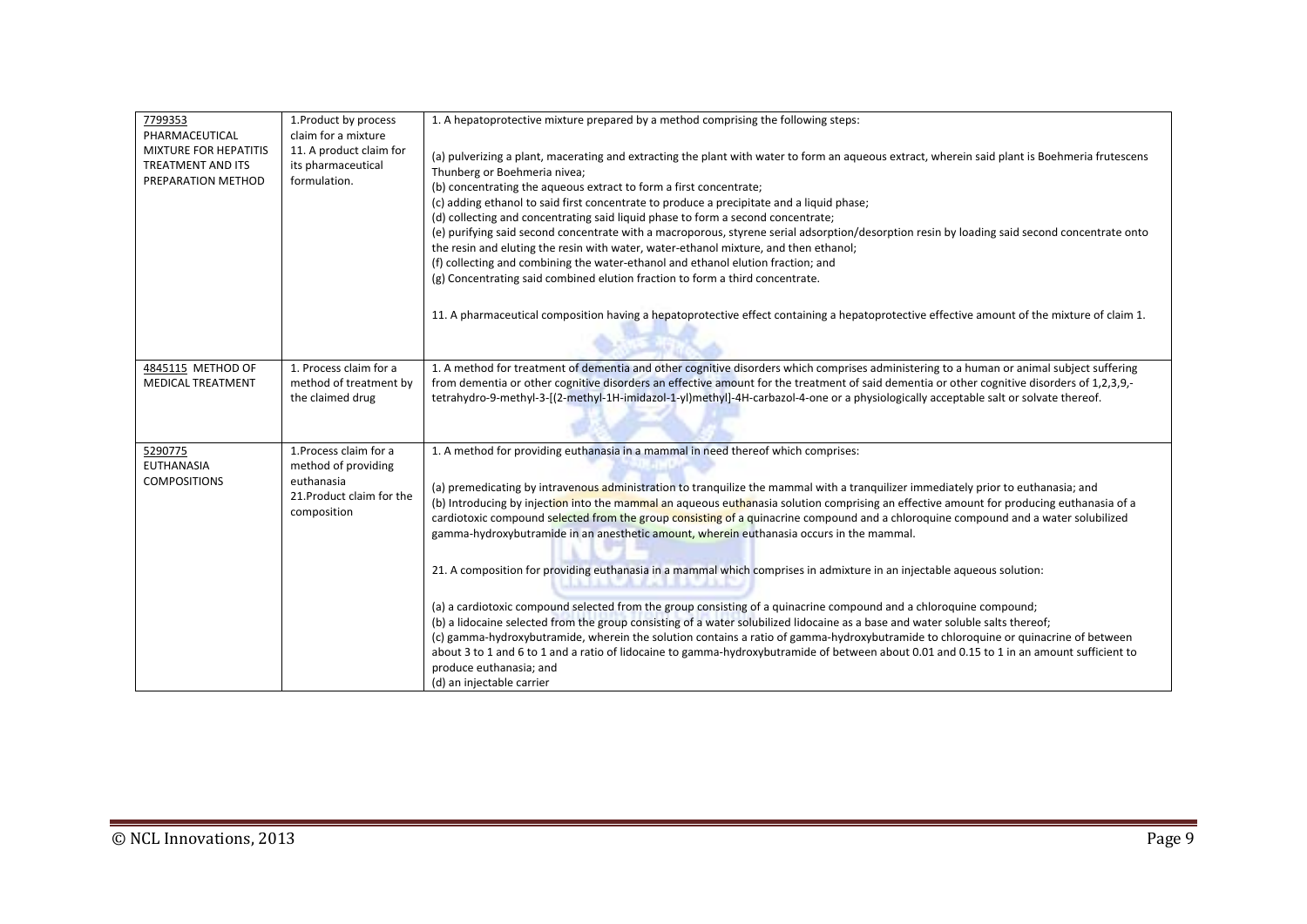### **EP patents:**

| Patent No. & Title          | <b>Types of allowed claims</b> | Claims                                                                                                                                           |
|-----------------------------|--------------------------------|--------------------------------------------------------------------------------------------------------------------------------------------------|
| 1762255 COATED              | claims<br>Product<br>for       | 1.A medical device for implantation into a treatment site of a living organism, comprising:                                                      |
| <b>MEDICAL DEVICES</b>      | medical device                 | a biocompatible vehicle affixed to at least a portion of the medical device; and at least one agent in therapeutic dosages incorporated into the |
|                             |                                | biocompatible vehicle for the treatment of reactions by the living organism caused by the medical device or the implantation thereof.            |
|                             |                                | 81.A local drug delivery device comprising:                                                                                                      |
|                             |                                | a stent having a substantially tubular member having open ends, and a first diameter for insertion into a lumen of a vessel and a second         |
|                             |                                | diameter for anchoring in the lumen of a vessel; a biocompatible polymeric vehicle affixed to at least a portion of the stent; and rapamycin, in |
|                             |                                | therapeutic dosages, incorporated into the polymeric vehicle.                                                                                    |
|                             |                                |                                                                                                                                                  |
| 1103546 PROCESS FOR         | Process claim for a            | 1. A process for the manufacture of a compound of formula EMI25.1 wherein                                                                        |
| PREPARATION OF              | method of manufacture          | $R < 1 > i$ s                                                                                                                                    |
| PYRIDINE DERIVATIVES        | of a drug                      |                                                                                                                                                  |
| <b>675899 NOVEL</b>         | Product claim for a new        | 1. A compound which selectively inhibits the catalytic activity of factor Xa but which does not appreciably inhibit the activity of factor XIa,  |
| <b>INHIBITORS OF FACTOR</b> | compound                       | thrombin or tissue plasminogen activator wherein said compound is a peptide aldehyde having a molecular weight less than about 1000 and          |
| Xa                          |                                | wherein said compound is characterized by having Percent Selectivities for factor XIa, thrombin and tissue plasminogen activator which are less  |
|                             |                                | than or equal to 10.                                                                                                                             |
| 1813943 NOVEL               | 1.Product claim for a          | 1. A diagnostic kit for malignant melanoma, which comprises an antibody against SPARC and an antibody against GPC3.                              |
| <b>DIAGNOSTIC KIT FOR</b>   | diagnostic kit                 |                                                                                                                                                  |
| <b>MALIGNANT</b>            | 2. Process claim for a         | 2. A diagnostic method for malignant melanoma, wherein SPARC and GPC3 in a sample are measured.                                                  |
| <b>MELANOMA</b>             | diagnostic method              |                                                                                                                                                  |
| 778778 PROBIOTIC            | 1. & 2. Product claim for      | 1.A probiotic composition comprising one or more probiotic microorganisms and a carrier which will function to transport the one or more         |
| <b>COMPOSITIONS</b>         | a composition                  | probiotic microorganisms to the large bowel or other regions of the gastrointestinal tract, the carrier comprising a modified or unmodified      |
|                             | 16. Process claim for a        | resistant starch or mixtures thereof, which carrier acts as a growth or maintenance medium for microorganisms in the large bowel or other        |
|                             | method of forming the          | regions of the gastrointestinal tract.                                                                                                           |
|                             | composition.                   | 2. A two part probiotic composition comprising a first part which includes one or more probiotic microorganisms and a second part which          |
|                             |                                | includes a carrier, the carrier comprising a modified or unmodified resistant starch or mixtures thereof, which carrier acts as a growth or      |
|                             |                                | maintenance medium for microorganisms in the large bowel or other regions of the gastrointestinal tract.                                         |
|                             |                                | 16. A method of forming a probiotic composition comprising drying, blending, co-extruding, spray cooling, entrapment, adhesion or micro-         |
|                             |                                | encapsulating one or more probiotic microorganisms with a modified or unmodified resistant starch or mixtures thereof.                           |